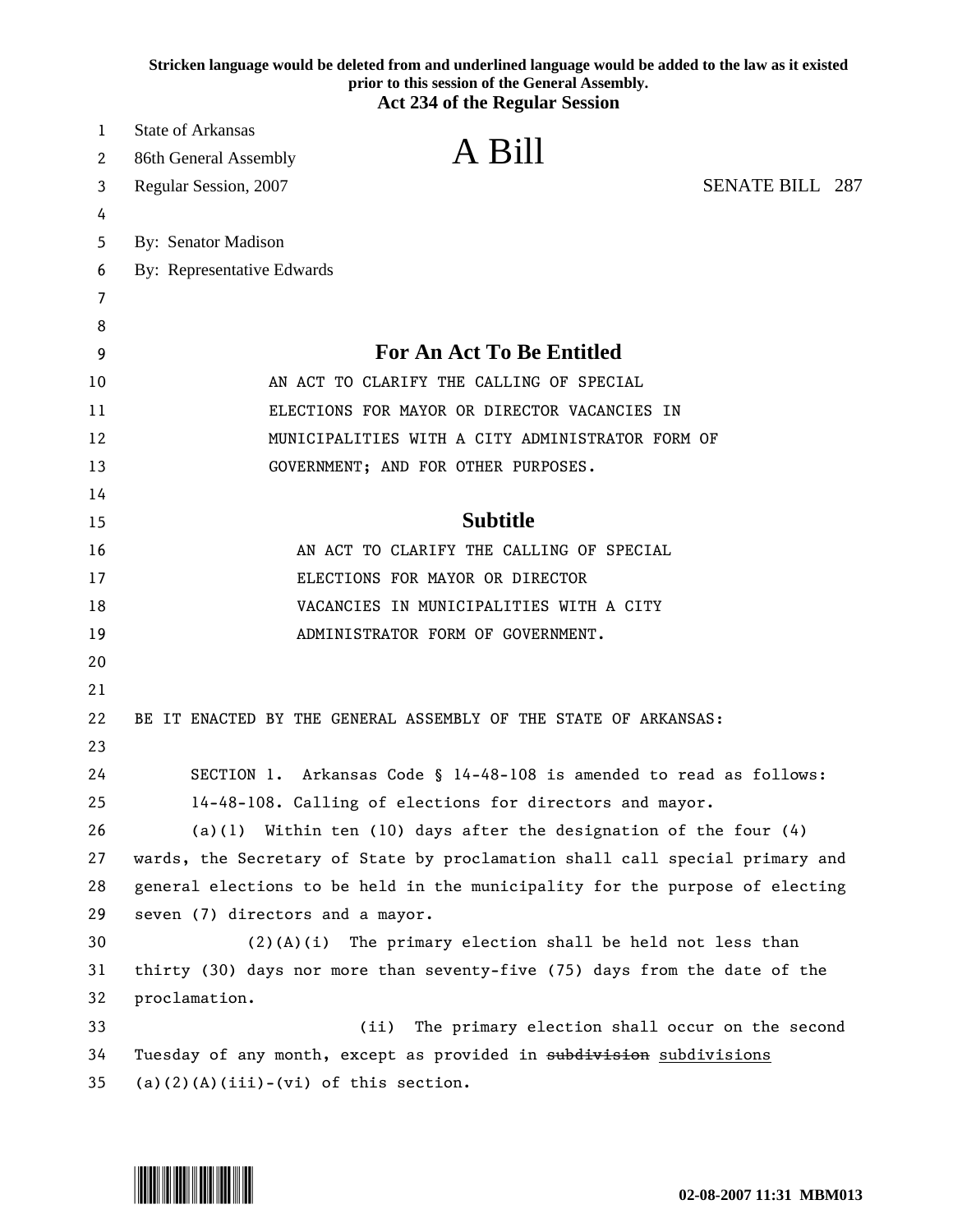1 (iii) Primary elections held in months A primary 2 election held in a month in which a presidential preferential primary 3 election, preferential primary election, general primary election, or general 4 election is scheduled to occur shall be held on the date of the presidential 5 preferential primary election, preferential primary election, general primary 6 election, or general election. 7 (iv) If a primary election is held on the date of 8 the presidential preferential primary election, preferential primary 9 election, or general primary election, the issue or issues to be voted upon 10 at the special election shall be included on the ballot of each political 11 party. However, separate ballots containing only the issue or issues to be 12 voted upon at the primary election shall be prepared and made available to 13 voters requesting a separate ballot. 14 (v) No voter shall be required to vote in a 15 political party's presidential preferential primary, preferential primary, or 16 general primary in order to be able to vote in the primary election. 17 (vi) Primary elections A primary election scheduled 18 to occur in a month in which the second Tuesday is a legal holiday shall be 19 held on the third Tuesday of the month. 20 (B) The general election shall be held on a Tuesday not 21 less than seven (7) days nor more than fifteen (15) days after the primary 22 election the second Tuesday of the month following the primary election, 23 except as provided in subdivisions (a)(2)(A)(iii)-(vi) of this section. 24 (b) These elections shall be called and conducted, and the results 25 shall be determined and certified, as provided in § 14-48-109. 26 27 SECTION 2. Arkansas Code § 14-48-115 is amended to read as follows: 28 14-48-115. Mayor or director vacancy. 29 (a) In the case of a vacancy in the office of mayor or in the office 30 of a member of the board of directors as a result of death, resignation, a 31 recall election as provided for in § 14-48-114, or for any other reason, the 32 board, by majority vote, shall appoint a person to fill the vacancy if the 33 vacancy occurs less than six (6) months before the next general municipal 34 election at which the remainder of the unexpired term shall be filled. 35 (b)(1)(A) If the vacancy occurs more than (6) months prior to the next 36 general municipal election, a special election shall be called to fill the

**SB287**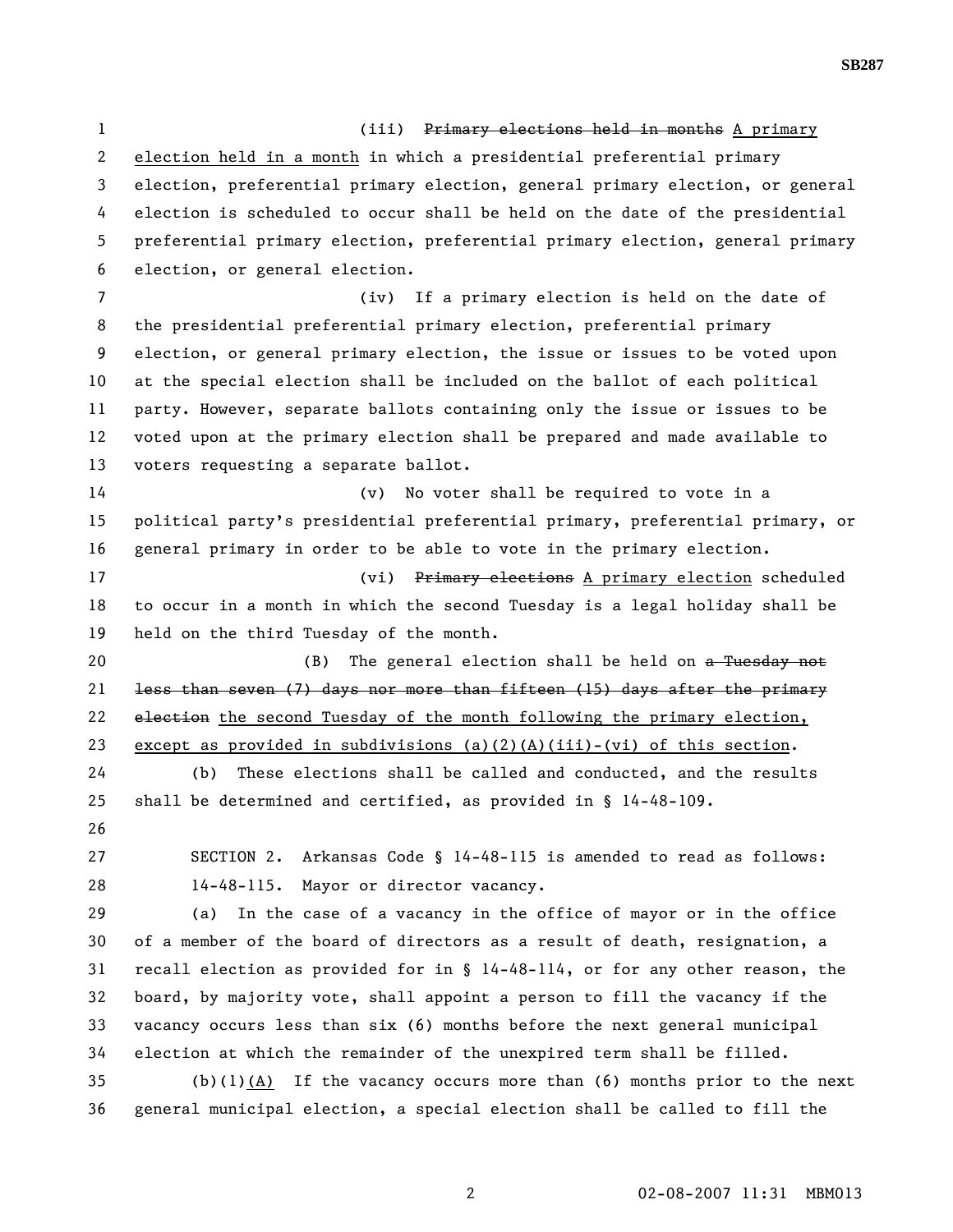**SB287** 

| 1  | vacancy.                                                                      |
|----|-------------------------------------------------------------------------------|
| 2  | $(B)(i)$ A primary election may be conducted to determine                     |
| 3  | candidates for the special election.                                          |
| 4  | (ii)(a) The primary election shall be held not less                           |
| 5  | than thirty (30) days nor more than seventy-five (75) days from the calling   |
| 6  | of the special election and shall occur pursuant to subdivision $(b)(2)$ of   |
| 7  | this section.                                                                 |
| 8  | The special election shall occur on the<br>(b)                                |
| 9  | second Tuesday of the month following the primary election, except as         |
| 10 | provided in subdivisions (b)(2)(B)-(E) of this section.                       |
| 11 | (iii) If a primary election is not conducted, the                             |
| 12 | special election shall be held not less than thirty (30) days nor more than   |
| 13 | seventy-five (75) days from the calling of the special election.              |
| 14 | $(2)$ (A)<br>The special election and any primary election to                 |
| 15 | determine candidates for the special election shall occur on the second       |
| 16 | Tuesday of any month, except as provided in subdivisions $(b)(2)(B) - (E)$ of |
| 17 | this section.                                                                 |
| 18 | Special elections A special election or a primary<br>(B)                      |
| 19 | election held in months a month in which a presidential preferential primary  |
| 20 | election, preferential primary election, general primary election, or general |
| 21 | election is scheduled to occur shall be held on the date of the presidential  |
| 22 | preferential primary election, preferential primary election, general primary |
| 23 | election, or general election.                                                |
| 24 | (C)(i) If a special election or primary election is held                      |
| 25 | on the date of the presidential preferential primary election, preferential   |
| 26 | primary election, or general primary election, the issue or issues to be      |
| 27 | voted upon at the special election shall be included on the ballot of each    |
| 28 | political party.                                                              |
| 29 | (ii)<br>However, separate ballots containing only the                         |
| 30 | issue or issues to be voted upon at the special election shall be prepared    |
| 31 | and made available to voters requesting a separate ballot.                    |
| 32 | No voter shall be required to vote in a political<br>(D)                      |
| 33 | party's presidential preferential primary, preferential primary, or general   |
| 34 | primary in order to be able to vote in the special election or primary        |
| 35 | election.                                                                     |
| 36 | Special elections A special election or a primary<br>(E)                      |